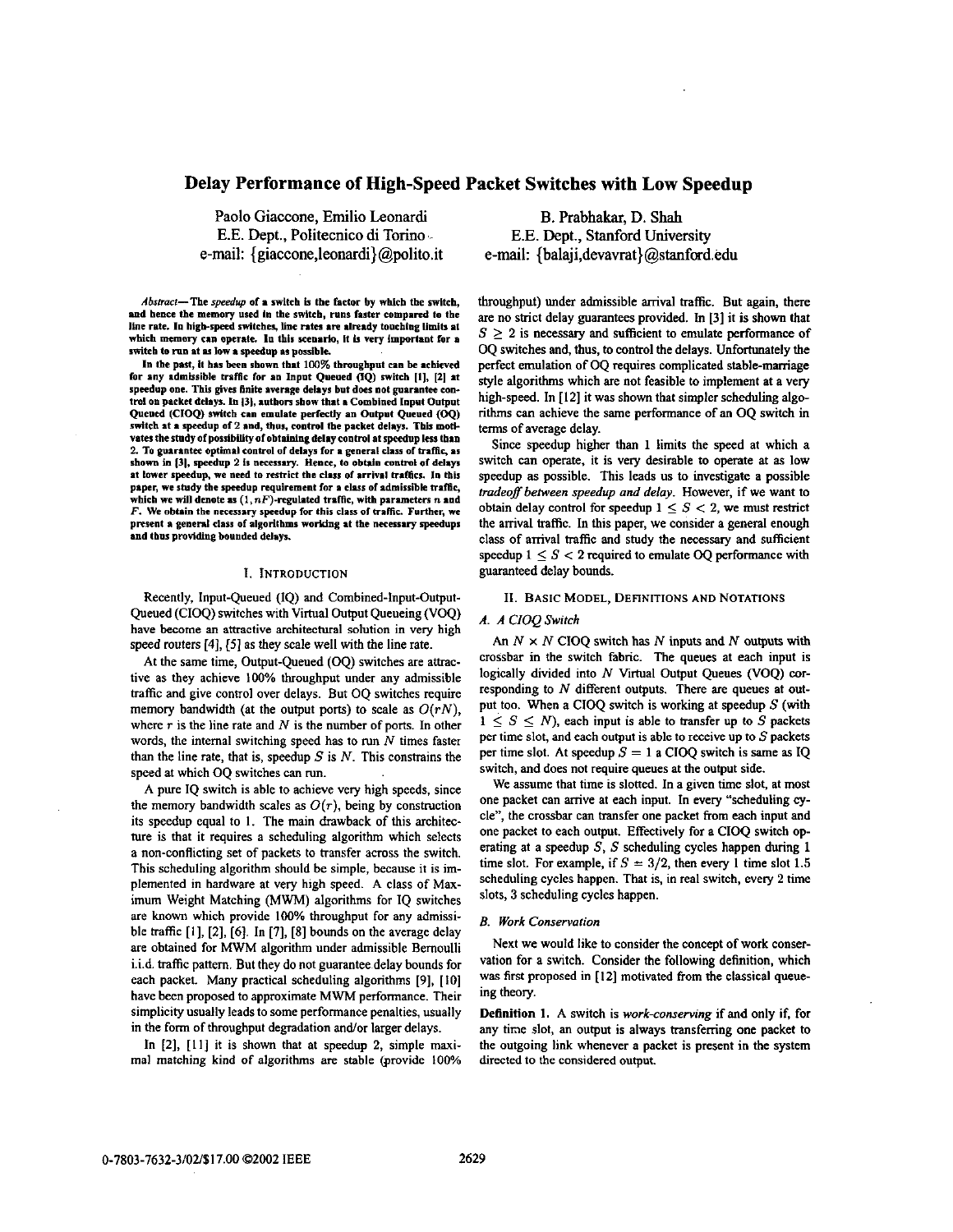Note that this definition requires that the system should he "observed" at each time slot to check if it is work-conserving.

An OO switch is by construction work-conserving whereas an IQ switch is not work-conserving, For example, consider a  $3 \times 3$  IQ switch in which at time  $t = 0$  no backlog exists and at time  $t = 1$  two packets arrive: one at input 1 directed to output 3 and one at input **2** directed to output 3. *An* arrived packet is immediately transferred to the outputs and transmitted, while the other packet is stored at the input. At time  $t = 2$  other two packets anive: one packet at input **1** directed to output **2** and one packet at input **2** directed to output **1.** Now at the inputs there **are** three packets directed to different outputs, but only two of them can be transferred to the outputs thus an output port remains idle even if there is a packet directed to it. As a conclusion an IQ switch can not be work conserving. Note that a work-conserving switch ensures the minimum average delays, (i.e. the same average delay than an OQ switch) since an output is never idling as long as a packet directed to it is in the switch.

The work-conserving property of OQ switch suggests the following equivalent work-conservation property which **was**  first considered in **[3]:** 

**Definition 2.** A switch, in particular CIOQ switch, is *workconserving* iff, for any arrival sequence *A* the following holds for all the time: for each output *j,* the number of packets in the switch waiting for transmission to  $j$  equals the number of packets that would be stored in an OQ under the same *A.* 

From **[3],** speedup **2** is necessary to emulate OQ and hcnce to be strictly work-conserving for a CIOQ switch. The god of this paper is to consider the switch operating at speedup  $1 \leq S$ **2** while providing bounds on performance difference between CIOQ switch and an OQ switch. This leads to the notion of little **less strict** work-conserving property which **we** call **as** *F*work-conservation. Basically, instead of requiring the system to be work conserving every time, we. consider system with property of work-conservation holding at every *F* times.

**Definition 3. A** CIOQ switch is *F-work-conserving* iff, for any arrival sequence  $A$  the following holds for time  $t =$  $f_1, f_2, \ldots, k, \ldots$ : for each output jthe number of packets in the switch waiting for transmission directed to output  $j$ equals the number of packets that would be stored in an OQ under the same *A*. We call the time interval  $\{t \in \mathbb{Z}^+ : t \in$  $[(k-1)F + 1, kF]$  as the *k*<sup>th</sup> observation window.

The most important property about  $F$ -work conserving switches is about the control of the delays. We compare the delays experienced by packets in a CIOQ switch with an Fwork-conserving policy and in an OQ switch under the same arrival sequence.

**Theorem 1.** *Fir any admissible arrival tragic sequence A at a switch of size N. Suppose an OQ switch and an ."work*  conserving CIOQ switch are given the same arrival traffic pat*tern A. For any packet*  $P \in A$ *, let*  $T_{OQ}^P$  *be the departure time from the OQ switch. Similarly, let*  $T_D^P$  *be the departure iime of the same parket P ander the F-work conserving CIOQ* 

*switch. Then for every P departing from OQ switch, there exists a unique packet*  $P' \in A$  *departing from CIOQ switch from the same output as P, such that,* 

$$
T_{\mathcal{D}}^{P'} - T_{OQ}^{P} \le F - 1. \tag{1}
$$

*Hence, the average delay per packet experience by F-work conserving CIOO switch is at most*  $F - 1$  *more than the OO switch for each feasible traffic pattern A*.

*Proof.* We apply exactly the same traffic sequence  $A$  to both: (a) an OQ switch, and (b) an  $F$ -work conserving CIOQ switch.

We would like to prove the statement by induction. At time  $t = 0$ , both systems start empty and hence statement is trivially true. Assume that the theorem statement is true for all packets departing from OQ till time  $kF$ . By  $F$ -work conservation property, the number of packets queued for any of the output in both OQ and CIOQ switch is the same at time *kF.* Consider  $P_1, \ldots, P_m$  packets departed from output j in OQ switch between time  $kF + 1, \ldots, (k + 1)F$ , where  $m \leq F$ , depending on arrival pattern A. Since,

- at the end of time *kF,* both OQ and CIOQ had the same number of packets enqueued for output *j,* 

- at the end of time  $(k + 1)F$ , both OQ and CIOQ have the same number of packets enqueued for output *j,* and

- there are m packets  $P_1, \ldots, P_m$  departing from output j in OO switch between time  $kF + 1, \ldots, (k + 1)F$ ,

- there are m packets  $P'_1, \ldots, P'_m$  departing from output j of CIOQ by the end of time  $(k + 1)F$ .

We can associate each of the  $P_i$  with unique  $P'_i$  and obtain,

$$
T^{P_i'}_{\mathcal{D}}-T^{P_i}_{OQ}\leq F-1
$$

which means that the average departure time in CIOQ differs at most by  $F-1$  from OO. Then the same property holds for the average delay, since the arrival sequence is the same for CIOQ *0*  and OQ. This completes the proof of Theorem **1.** 

We would like to note that the Theorem **1** refers to a much stronger property than just a bounded average delays. For example, under admissible traffic an IQ switch running at speedup 1 and using MWM scheduling policy has a bounded average delay, and hence bounded average delay with respect to OQ switch too (by definition OQ has average delay  $\geq$  0). But it does not imply the property of Theorem **1.** 

### *C. Notations*

Consider an  $N \times N$  CIOQ switch. We observe the system at times  $t_k = kF$ ,  $\forall k \in \mathbb{Z}^+$ , since we are interested in F-work conserving property. We define the following notations:

 $B_{ij}^k$  is the number of packets enqueued at the input port *i* and destined to output *j,* sampled at the beginning of the observation window *k*, at time  $t = kF, \forall k \in \mathbb{Z}^+$ .

$$
B_i^k \triangleq \sum_i B_{ij}^k \text{ and } B_i^k \triangleq \sum_i B_{ij}^k.
$$

•  $A_{ij}(t)$  is the number of arrivals from input *i* to output *j* at time t,  $\forall t \in \mathbb{Z}^+$ ;  $A(t) = [A_{ij}(t)]$ .  $A_{ij}^k$  is the cumulative number of arrivals from input *i* to output j occurring during the  $(k-1)^{th}$  observation window:  $A_{ij}^k = \sum_{t=(k-1)F}^{kF-1} A_{ij}(t)$ .  $A^k = [A_{ij}^k]$ .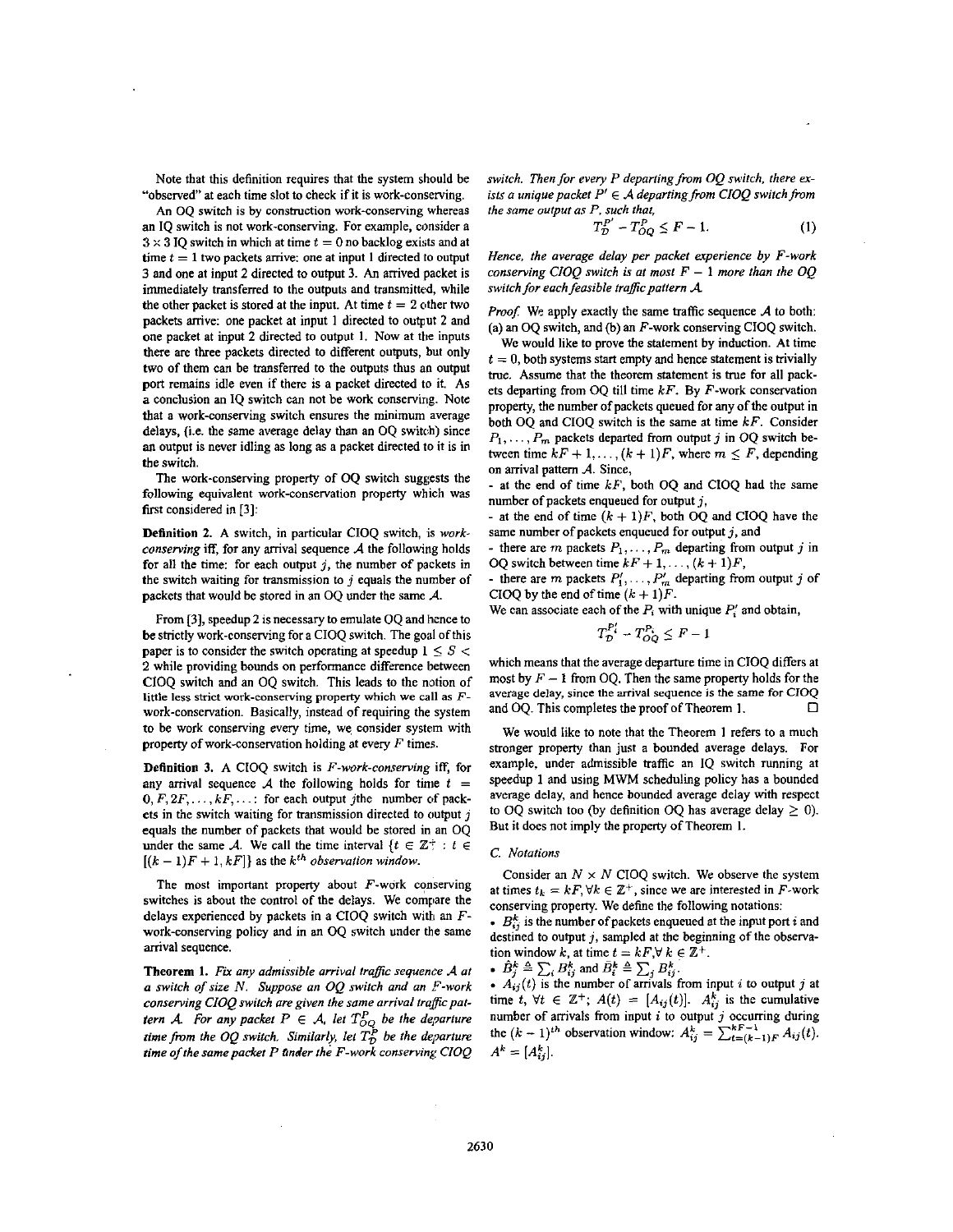$\hat{A}_i^k \triangleq \sum_i A_{ij}^k$  and  $\bar{A}_i^k \triangleq \sum_i A_{ij}^k$ .

 $D_{ij}^k$  is the cumulative number of services from input *i* to output *j*, occurring during the  $k^{th}$  observation window.  $D^k =$ 

 $[D_{ij}^k]$ .<br>
•  $\hat{D}_j^k \triangleq \sum_i D_{ij}^k$  and  $\bar{D}_i^k \triangleq \sum_j D_{ij}^k$ .

•  $O_i^k$  is the number of packets enqueued at the output port j, sampled at the beginning of the *kth* observation window.

•  $Y_i^k = \sum_i B_{ij}^k + O_i^k$  is the total number of packet queued in the system and destined to output *j*.<br>  $\bullet$   $[x]^+$  = max{0, *x*}.

To model the system, we consider the switch evolving in a gated-fashion with period  $F$ , i.e. new arrivals are aggregated during each observation window and they are scheduled only at the beginning of the next observation window. It is like considering batch 'arrivals at the beginning of a new observation window, by batching all the arrivals during the previous observation window. The evolution of the state of the system is sampled at the beginning of a new observation window and can be modeled as follows:

$$
B_{ij}^{k+1} = B_{ij}^{k} + A_{ij}^{k} - D_{ij}^{k} \qquad \forall i, j \qquad (2)
$$

$$
O_j^{k+1} = [O_j^k + \sum_j D_{ij}^k - F]^+ \qquad \forall j \qquad (3)
$$

$$
Y_j^{k+1} = \lceil Y_j^k + \hat{A}_j^k - F \rceil^+ \qquad \qquad \forall j \tag{4}
$$

- **Eq. (2)** models the system evolving in a gated fashion. Indeed, the new backlogged packets are given by the old ones, plus the new arrivals and minus the departures, both occurring during the previous observation window. Note that, when  $F = 1$ , **Eq. (2)** degenerates into the evolution of a generic discrete-time queue. It is important to highlight that a system evolving in a gated fashion can increase the delay of a packet by at most  $F$ time slots, with respect to a slot-by-slot system. **Eqs.** (3) and **(4)** describe the transfer of all the scheduled packets directed to a generic output; in fact, during each observation window, at most  $F$  packets can be transferred to the output line cards.

Define the following norm:

**Definition 4 (IO Norm).** Given  $X \in \mathbb{R}^{N^2}$ :

$$
||X||_{IO} \triangleq \max\{\max_{j}\{\sum_{i}X_{ij}\},\max_{i}\{\sum_{j}X_{ij}\}\}
$$

A policy *D* working with a speedup *S* is feasible if:

$$
||D^k||_{IO} \le SF \qquad \forall k, B^k_{ij}, A^k_{ij} \tag{5}
$$

Indeed, by Birkhoff von Neumann theorem, any set  $D^k$  can be scheduled [13] in a time window of  $||D^k||_{IO}$  slots, since  $D^k$ can be decomposed in  $||D^k||_{IO}$  switching configurations.

## **D.** Traffic Class

In our context, we consider only controlled traffic, since it is the only one for which it is possible to guarantee delay bounds in an OQ switch architecture. We consider here only two kinds of controlled traffic: regulated and leaky bucket constrained traffic. Since at most one packet arrives per time slot, the following property holds when the arrivals are observed at **the** inputs:

$$
\bar{A}_i \leq F \tag{6}
$$

### **D.l** Regulated traffic

ing theory **[14].**  The following definition is derived by the adversary queue-

**Definition 5.** An arrival process  $\mathcal A$  is  $(\rho, W)$ -regulated if: a arrival process  $\mathcal A$  is  $(\rho, W)$ -regularities.

$$
\left\| \sum_{t=t}^{t+W-1} A(t) \right\|_{IO} \le \rho W \qquad \forall t
$$

i.e., at most  $\rho W$  packets arrive during each interval of W time slots for each input-output couple.  $W$  is called "admissibility window".

We can say that a  $(\rho, W)$ -regulated traffic injects at most  $\rho W$ packets during an admissibility window *W,* corresponding to a maximum average rate  $\rho$  for each input-output couple during the same window *W*. Furthermore, an arrival process  $(\rho, W)$ regulated is also  $(1, \rho W)$ -regulated, but not viceversa. In other words, the family of all the possible arrival processes  $(\rho, W)$ regulated is a subset of the bigger family of processes  $(1, \rho W)$ regulated.

We focus on  $(1, n)$ -regulated arrival processes for which it lds:<br>lds:  $\frac{||k+n-1||}{||k+n-1||}$ holds:

$$
\left\| \sum_{z=k} A^z \right\|_{IO} \le nF \tag{7}
$$

### D.2 Leaky **bucket** constrained traffic

This second kind of source is the usual  $[\rho, \sigma]$  leaky bucket constrained source  $([\rho, \sigma]$ -LBC). We refer [15] for a detailed definition of this source.

# **III. PROPERTIES OF** F-WORK **CONSERVING POLICIES**

Property 1. *A policy D is F-work-conserving in an observa*tion window *ofsize* F with speedup *S i/;* 

$$
\hat{B}_j^{k+1} \leq \lceil \hat{B}_j^k + \hat{A}_j^k + O_j^k - F \rceil^+ \qquad \forall k, j \tag{8}
$$

To understand the meaning of this property, start to consider the case  $F = 1$ . Eq. (8) means that if at least a packet is present at the input ports destined for output *j,* this (single) packet should be transferred to the output queue  $j$ , provided that no packet at the output queue j is present. For a generic  $F$ , Eq. (8) implies that, if at least  $F - O_i^k$  packets are present at the input ports destined for output *j,* these packets should be transferred to the output queue  $j$ .

For  $F$ -work-conserving policies we state the following theorem:

Theorem **2.** Assume that policy *D is* F-work-conserving and the arrival process *A* is  $(1, nF)$ -regulated. *If*  $Y_i^k > 0$  then:

$$
\exists n_0 : 0 \le n_0 < n, \ Y_i^k Y_i^{k+n_0} = 0
$$

i.e., there exists a *k'* close to *k* (that is,  $k' - k < n$ ) such that  $Y_i^{k'} = 0$ .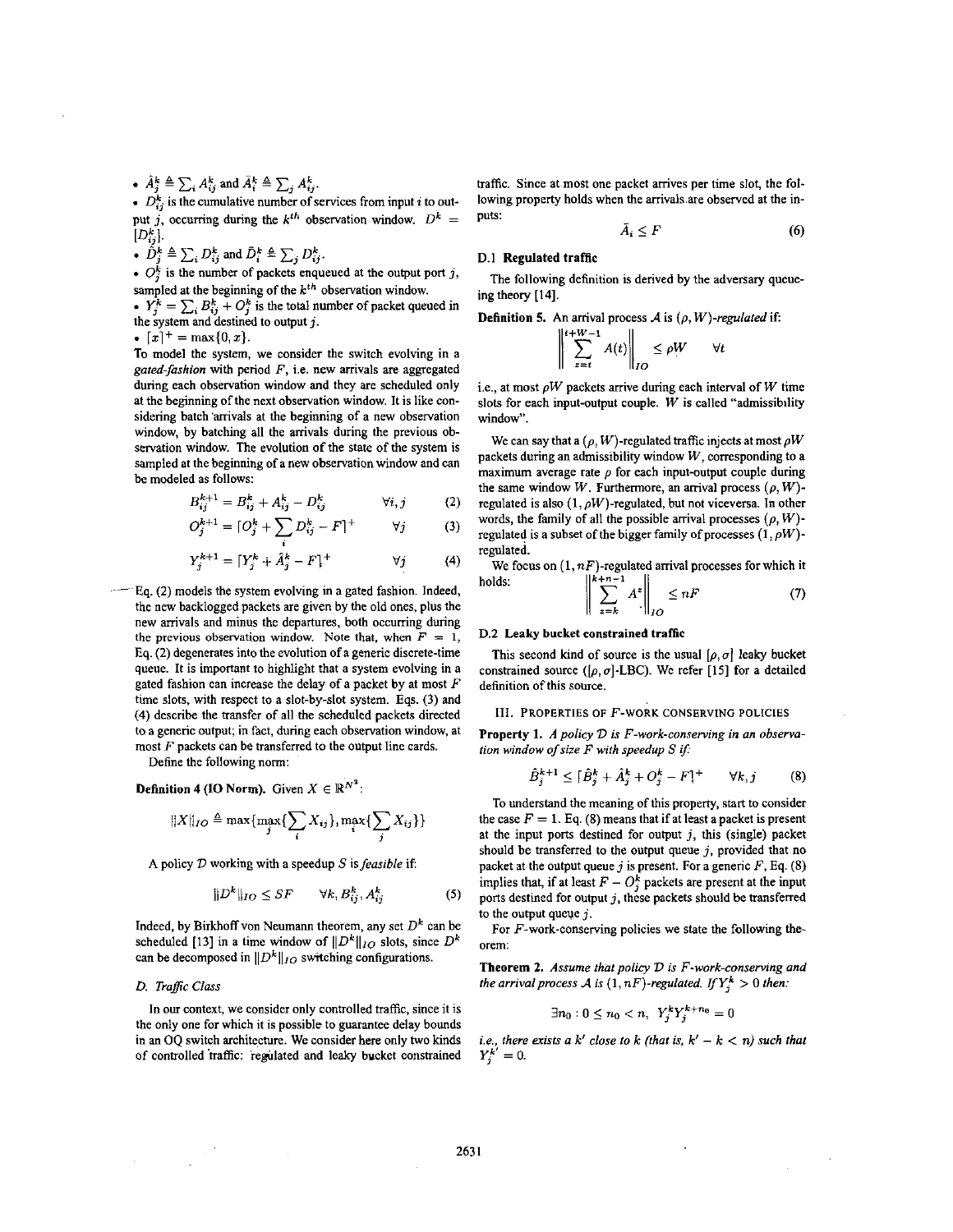We omit the proof for lack of space, the interested reader can find it in [16].

**Note** that Theorem 2 implies that the maximum delay experienced by packets of an  $(1, nF)$ -regulated arrival process in a **CIOQ** switch with an F-work-conserving policy is not greater than *nF* slots.

We now show one possible example of F-work-conserving policy:

Lemma 1. The following policy  $D$ :

$$
D_{ij}^k = (A_{ij}^k + B_{ij}^k) \min \left\{ 1, \frac{\theta F - \gamma O_j}{\hat{A}_j^k + \hat{B}_j^k} \right\} \qquad \forall i, j, k
$$

*is F-work-conserving for*  $\theta \geq 1$  *and*  $0 \leq \gamma \leq 1$ *.* 

*Proof:* If  $\hat{A}_{j}^{k} + \hat{B}_{j}^{k} \leq \theta F - \gamma O_{j}$  then  $\hat{B}_{j}^{k+1} = 0$  and  $\hat{D}_{j}^{k} = \hat{B}_{j}^{k} + \hat{A}_{j}^{k}$ . Otherwise, if  $\hat{A}_{j}^{k} + \hat{B}_{j}^{k} > \theta F - \gamma O_{j}$  then  $\hat{B}_{j}^{k+1} =$  $B_j^k + A_j^k - \theta F + \gamma O_j > 0$  and  $\hat{D}_j^k = \hat{\theta} F - \gamma O_j$ . Hence, if

$$
\theta \ge 1 \text{ and } \gamma \in [0, 1]:
$$
  
\n
$$
\hat{B}_j^{k+1} \le [\hat{B}_j^k + \hat{A}_j^k - \theta F + \gamma O_j]^+ \le
$$
  
\n
$$
\le [\hat{B}_j^k + \hat{A}_j^k - F + \gamma O_j]^+ \le [\hat{B}_j^k + \hat{A}_j^k - F + O_j]^+
$$

and the policy *D* is  $F$ -work-conserving.  $\Box$ 

Policy  $D$ , to be feasible with the speedup  $S$ , satisfies the following relation, derived from Eq. 5, referred as *feasibility* condition:  $SF \geq ||D^k(\theta, \gamma)||_{IO}, \forall k$ 

Intuitively, policy  $D$ , with  $\gamma = 0$ , is greedy, since it transfers completely all the backlogged packets if compatible with the available output bandwidth  $\theta F$ . Otherwise, the output bandwidth is distributed among all the inputs proportionally to the number of backlogged packets.

### Iv. **ON THE MINIMUM SPEEDUP UNDER REGULATED TRAFFIC**

The following three theorems are **ow** main results. 'fie first one is quite trivial and intuitive, but can be significant.

**Theorem 3.** Consider **o** CIOQ switch. Under *on* orrivolprocess A which is  $(1, W)$ -regulated, there exists a W-work conserving policy when  $S \geq 1$ .

*Proof.* Fix the observation window size  $F = W$ . Consider the following policy:

$$
D_{ij}^k = (A_{ij}^k + B_{ij}^k) \min \left\{ 1, \frac{F}{\hat{A}_j^k + \hat{B}_j^k} \right\}
$$

We know, from Lemma 1, that it is  $F$ -work-conserving (in this the case,  $\theta = 1$  and  $\gamma = 0$ ). Now we will prove that it is feasible for  $S \geq 1$ . Thanks to Theorem 2, we can assume, for all *k;* 

$$
Y_j^k = 0 \Rightarrow B_{ij}^k = 0 \ \forall i \qquad \text{and} \qquad O_j^k = 0
$$

By assumption,  $\tilde{A}_i^k \leq F$  and  $\tilde{A}_i^k \leq F$ . Hence, the policy reduces to:  $D_{ij}^k = A_{ij}^k$  and by imposing  $||D^k||_{IO} \leq SF$ , we  $\sum_{i=1}^{n}$  **1.**  $\sum_{i=1}^{n}$  **1.**  $\sum_{i=1}^{n}$  **1.**  $\sum_{i=1}^{n}$  **1.**  $\sum_{i=1}^{n}$ 

**Theorem 4.** Consider a CIOQ switch. Under an arrival process  $A$  which is  $(1, W)$ -regulated, there exists a  $W/2$ -work conserving policy if and only if  $S \geq 4/3$ .

*Proof.* Fix the observation window size  $F = W/2$ . We divide the proof in two steps, in the first we show that  $S = 4/3$  is a sufficient speedup to deal with  $(1,2F)$ -regulated traffic, in the second step we show that it is also a necessary condition. Note that in this case, *D* is also the optimal policy, minimizing the speedup needed.

**Step 1. Fix**  $\theta_0 = 4/3$  **and consider the following policy**  $\mathcal{D}$ **:** 

$$
D_{ij}^k = (A_{ij}^k + B_{ij}^k) \min \left\{ 1, \frac{\theta_0 F}{\hat{A}_j^k + \hat{B}_j^k} \right\}
$$

We know, from Lemma 1, that  $D$  is  $F$ -work-conserving (in this case,  $\gamma = 0$  and  $\theta = \theta_0$ ), hence it is a good representative for *D.* We show now that *D* is feasible for  $S \geq 4/3$ . First we notice that, in general:

$$
\hat{D}_j^k = \sum_i D_{ij}^k = \min\{\hat{A}_j^k + \hat{B}_j^k, \theta_0 F\} \leq \theta_0 F \leq SF
$$

with  $S > 4/3$ . Thus, to decide the feasibility of *D*, we have to compute the maximum possible value for  $\bar{D}_{i}^{k}$ .  $\bar{D}_{i}^{k}$  can be split in two components,  $\bar{D}_{A}^{k}$  which is the amount of services received by packets arrived during the *k'"* observation window at input *i*, and  $\bar{D}_{i,B}^k$  is the amount of services received by backlogged packets from the previous observation window at input i:  $\bar{D}_i^k = \bar{D}_{i,A}^k + \bar{D}_{i,B}^k$ . It is  $\bar{D}_{i,A}^k \leq F$  because of (6). We now find the maximum for  $\bar{D}_{i,B}^k$ . Note that if  $\hat{D}_{j,B}^k > 0$  then  $\hat{B}_{i}^{k} > 0$ , being  $\hat{D}_{i,B}^{k}$  the amount of service received by backlogged packets at output j. Then,  $\hat{B}_j^{k-1} = 0$  and  $D_{ij,B}^k = B_{ij}^k$  for Theorem 2. for Theorem *2.* 

$$
\sum_{j} B_{ij}^{k} = \sum_{j} A_{ij}^{k-1} \left( 1 - \min \left\{ 1, \frac{\theta_0 F}{A_j^{k-1}} \right\} \right) \le
$$
  

$$
\le \sum_{j} A_{ij}^{k-1} \left( 1 - \min \left\{ 1, \frac{\theta_0 F}{2F} \right\} \right) \le F(1 - \theta_0/2)
$$

thanks to the fact that  $A_j^{k-1} \leq 2F$ . Thus, after maximizing  $\bar{D}_{i,B}^k$ , we can maximize  $\bar{D}_i^k$  and imposing the feasibility conditions:

$$
\bar{D}_i^k \leq F + F(1 - \theta_0/2) = \frac{4}{3}F \leq SF
$$

which holds for  $S \geq 4/3$ .

In conclusion, with speedup  $S \geq 4/3$  policy  $D$  is feasible.

**Step 2.** We want to show, **by** a counterexample, that the minimum speedup  $4/3$  is also necessary to have an F-workconserving policy. Consider a switch with 2 active inputs and 3 outputs. Assume  $Y_j^k = 0$ , hence  $B_{ij}^k = 0$  for  $1 \le i \le 2$ and  $1 \le j \le 3$ . Consider the following traffic pattern,  $(1, 2F)$ regulated:  $A_{11}^k = A_{21}^k = A_{12}^{k+1} = A_{23}^{k+1} = F$ . At the end of the *k'"* observation window, to minimize the maximum backlog at both inputs, we set:  $D_{11}^{k} = D_{21}^{k} = SF/2$ . **f** 

After the arrival at time  $k + 1$ , there are  $(1 - S/2)F$  packets enqueued at the inputs and destined to output 1, whereas  $F$  are